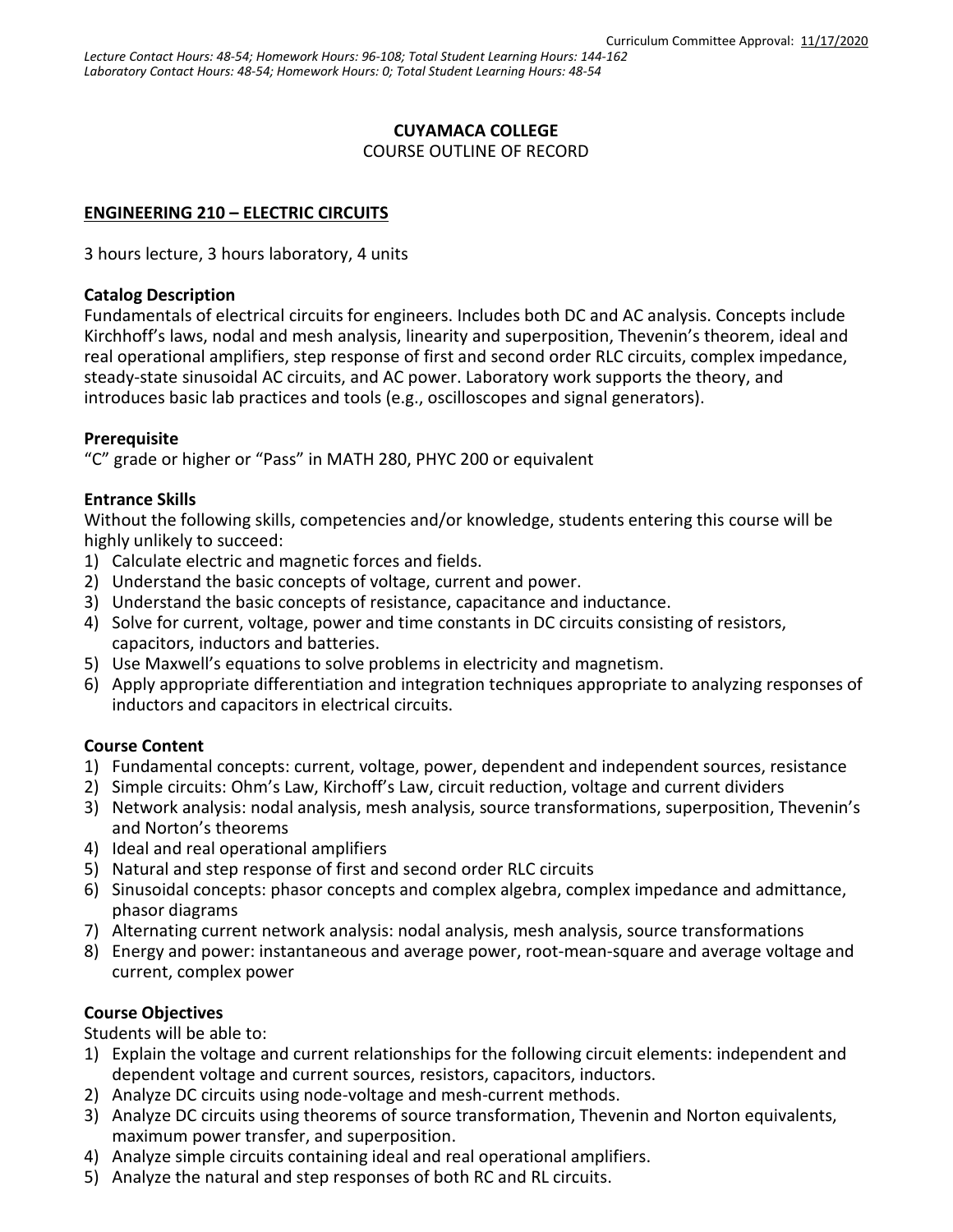- 6) Analyze the natural and step responses of both series and parallel RLC circuits.
- 7) Analyze circuits containing passive elements and powered by steady-state sinusoidal sources using node-voltage and mesh-current methods, source transformations, and superposition.
- 8) Explain and perform steady-state power calculations including instantaneous and average power.
- 9) Safely perform electrical measurements in a laboratory setting, using standard lab equipment such as oscilloscopes and signal generators.
- 10) Document results from electrical laboratory experiments, and compare those results to theoretical predictions.

#### **Method of Evaluation**

A grading system will be established by the instructor and implemented uniformly. Grades will be based on demonstrated proficiency in subject matter determined by multiple measurements for evaluation, one of which must be essay exams, skills demonstration or, where appropriate, the symbol system.

- 1) Classroom assessment tools, such as reading quizzes, concept quizzes, attention quizzes, muddiest point questions, and one-minute papers, that measure students' ability to apply concepts just discussed in class. An example would be a multiple choice question answered using an audience response system in which students determine whether an RLC circuit is underdamped, overdamped, or critically damped.
- 2) Homework assignments that measure students' ability to interact with the course material outside the classroom and to extend the classroom and reading experience to novel situations. Questions are almost exclusively word problems. An example would be a problem in which students use the node-voltage method to determine the currents and voltages everywhere in a resistive circuit.
- 3) Periodic quizzes and exams that evaluate student learning and retention of the material on the time scale of weeks. Questions are mostly word problems, but with some short answer conceptual questions. An example would be a problem in which students determine the output voltage of an ideal operational amplifier circuit.
- 4) Final examination that evaluates students' ability to integrate the course material as a whole and to assess overall retention of the material. Questions are mostly word problems, but with some short answer conceptual questions. An example would be a problem in which students determine the steady-state AC voltages and currents everywhere in a linear circuit composed of resistors, inductors, and capacitors by determining the complex impedance of each component, then applying the node-voltage method.
- 5) Laboratory notebooks that document students' ability to apply theory from text and lecture to the testing of real working circuits. An example would be to perform a study of superposition, in which the behavior of a circuit with two voltage sources is predicted theoretically for each voltage source separately, then with both simultaneously, and then this prediction is tested both using circuit simulation software and with a real circuit.

## **Special Materials Required of Student**

Scientific graphical calculator

## **Minimum Instructional Facilities**

- 1) Smart classroom with document camera
- 2) Electrical circuits laboratory with one lab station (oscilloscope, signal generator, power supply, etc.) for every two students
- 3) Computers running circuit simulation software (e.g., Multisim)

#### **Method of Instruction**

- 1) Lecture and discussion
- 2) Laboratory assignments
- 3) Homework
- 4) Group problem-solving